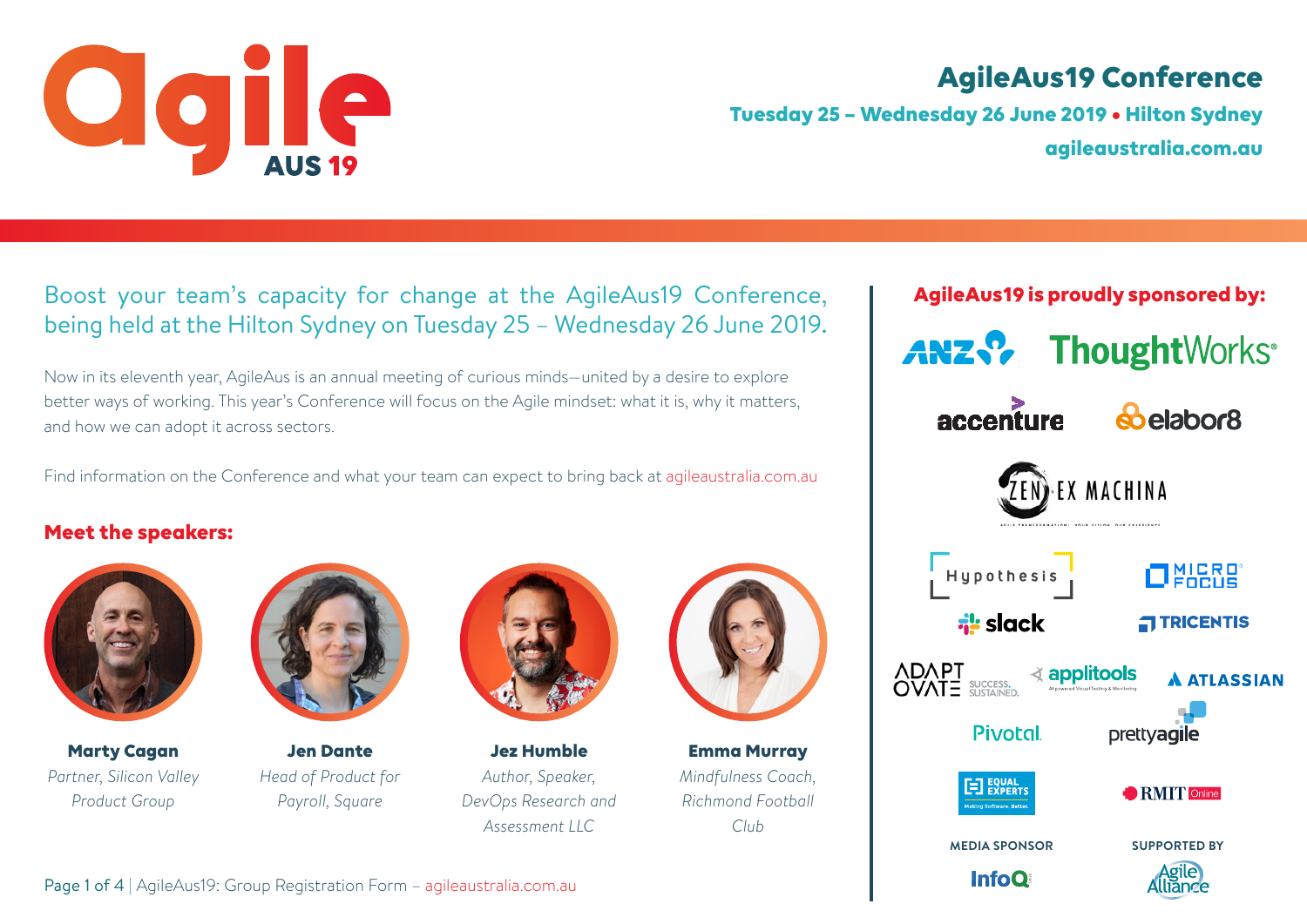

# **AgileAus19 Workshops Series**

**Monday 24 June 2019 • Sydney | Friday 28 June 2019 • Melbourne Monday 1 July 2019 • Auckland (Jez Humble only)**

# Perfect for team building; learn from some of the Conference's most challenging thinkers in hands-on workshops.

To have more information, please visit: agileaustralia.com.au/2019/workshops/

## **Full-day workshops:**

- 1. The Agile & Devops Simulation with Mirco Hering, Accenture *(SYDNEY ONLY) – Sponsored by Accenture*
- 2. Building a metrics driven organisation with Jez Humble, Author, Speaker, DevOps Research and Assessment LLC *(SYDNEY – Sold out)*
- 3. Strategic planning for Agile leaders with Matthew Hodgson & Mia Horrigan, Zen Ex Machina – *Sponsored by Zen Ex Machina*
- 4. How to read and lead the room with Ali Walker, PhD, Lecturer and Researcher in Leadership *(SYDNEY ONLY)*

#### **Half-day workshops:**

- 5. The flow thinking experience with Hakan Forss, Lean and Agile Enterprise Coach, Flow Behave FB (AM)
- 6. New ways of working require new ways of learning! with Dr Jen Frahm, Conversations of Change, and Lena Ross, Changehacks (*MELBOURNE ONLY* – AM)
- 7. How to establish a culture of autonomy with Sharda Nandram, Professor, Nyenrode Business University and Chair, Buurtzorg *(SYDNEY ONLY –* AM*)*
- 8. The Toyota Kata puzzle experience with Hakan Forss, Lean and Agile Enterprise Coach, Flow Behave FB (PM)
- 9. How mindset shifts take place: the role of cognitive dissonance with Jon Gedge & Sarah Rose, Elabor8 (PM) *– Sponsored by Elabor8*

# Workshop Details

**Sydney:** Monday 24 June 2019 *UNSW CBD Campus, Sydney*

**Melbourne:** Friday 28 June 2019 *Saxons, Melbourne*

**Auckland:** Monday 1 July 2019 *Grand Mercure Auckland, NZ (Jez Humble only)*

#### **Time:**

**Full-day**: 9:00am – 5:00pm. Catering provided.

#### **Half-day:**

AM: 9:00am – 12:30pm. Catering provided. PM: 1:30pm – 5:00pm. Catering provided.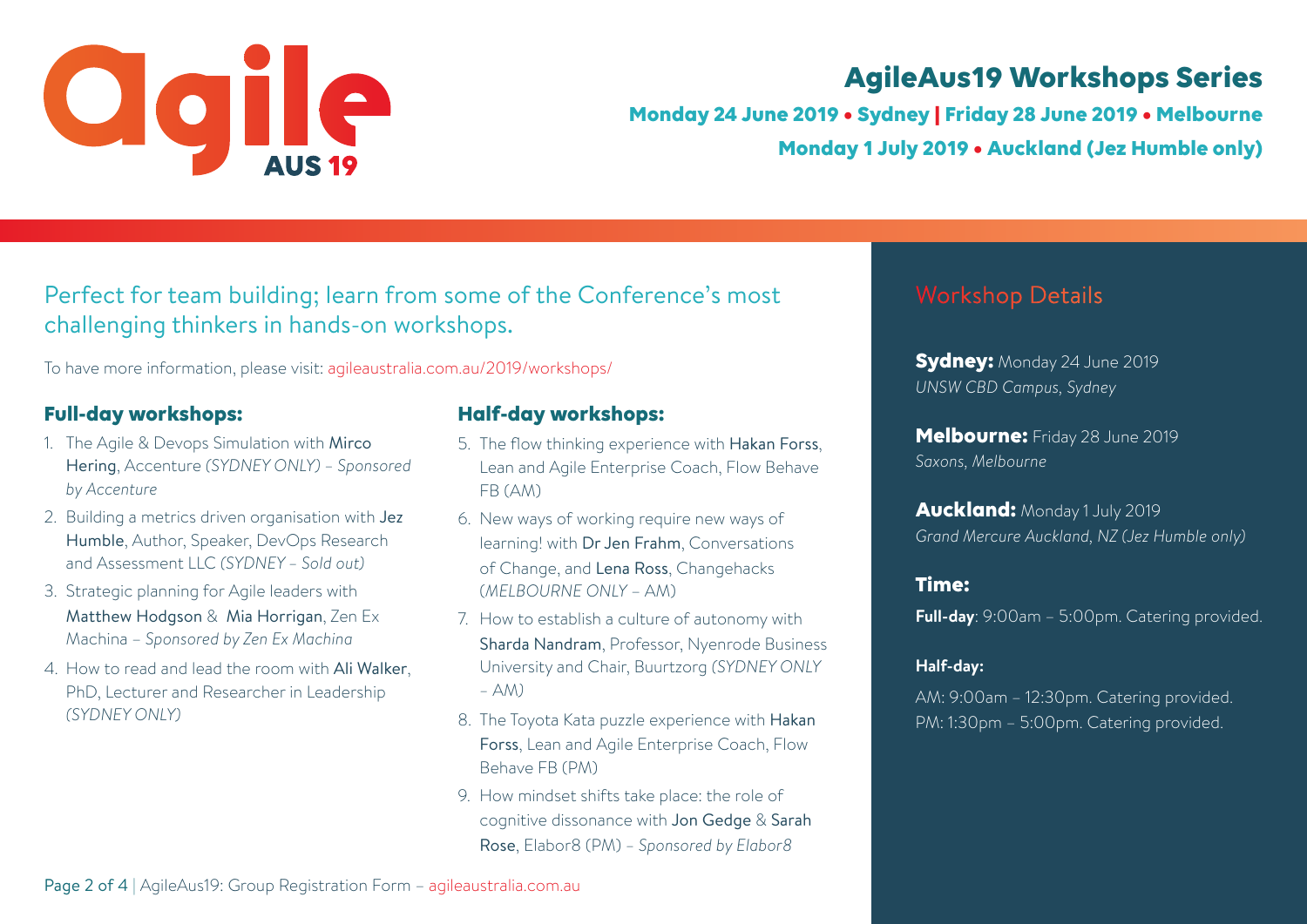

**Tuesday 25 - Wednesday 26 June 2019 • Hilton Sydney Monday 24 June 2019 • Sydney | Friday 28 June 2019 • Melbourne Monday 1 July 2019 • Auckland (Jez Humble only)**

### Dates and tickets

|                                                                                                                                                                                                                                                                                                                                                                                         | <b>STANDARD</b>                                                                                                     |
|-----------------------------------------------------------------------------------------------------------------------------------------------------------------------------------------------------------------------------------------------------------------------------------------------------------------------------------------------------------------------------------------|---------------------------------------------------------------------------------------------------------------------|
| <b>AgileAus19 Conference</b><br>Tuesday 25 - Wednesday 26 June 2019 - Hilton Sydney<br>$9:00$ am - 5:30pm                                                                                                                                                                                                                                                                               | Single ticket:<br>\$1200<br>Group registration:<br>\$1080*                                                          |
| <b>AgileAus19 Workshops</b><br>Sydney: 24 June 2019 - UNSW CBD Campus, 1 O'Connell Street, Sydney<br>Melbourne: 28 June 2019 - Saxons, Level 8, 500 Collins Street, Melbourne<br>Auckland: 1 July 2019 (Only for Jez Humble workshop) - Grand Mercure, 8 Customs<br>Street East, Auckland 1010, New Zealand<br>Full day: 9:00am - 5:00pm<br>Half-day: 9:00am - 12:30pm; 1:30pm - 5:00pm | Single ticket:<br>Half-day: \$500<br>Full day: \$850<br>Group registration:<br>Half-day: \$450*<br>Full day: \$765* |
| <b>AgileAus19 Keynote Welcome Dinner</b><br>Monday 24 June 2019 - Uccello, The Ivy, 320 George Street, Sydney<br>Starts at 6:30pm - seated at 7:00pm                                                                                                                                                                                                                                    | Single ticket:<br>\$280<br>Group registration:<br>$$252*$                                                           |

### Group discounts:

Groups of five or more delegates from the same company will receive a 10% discount for both the Conference and the Workshops.

All prices are inclusive of 10% GST and are in Australian Dollars (with the exception of Jez Humble's Auckland workshop, where prices are in NZD and taxes do not apply).

Please visit agileaustralia.com.au/2019/register/ for full terms and conditions.

\* Price per person

Page 3 of 4 | AgileAus19: Group Registration Form - agileaustralia.com.au